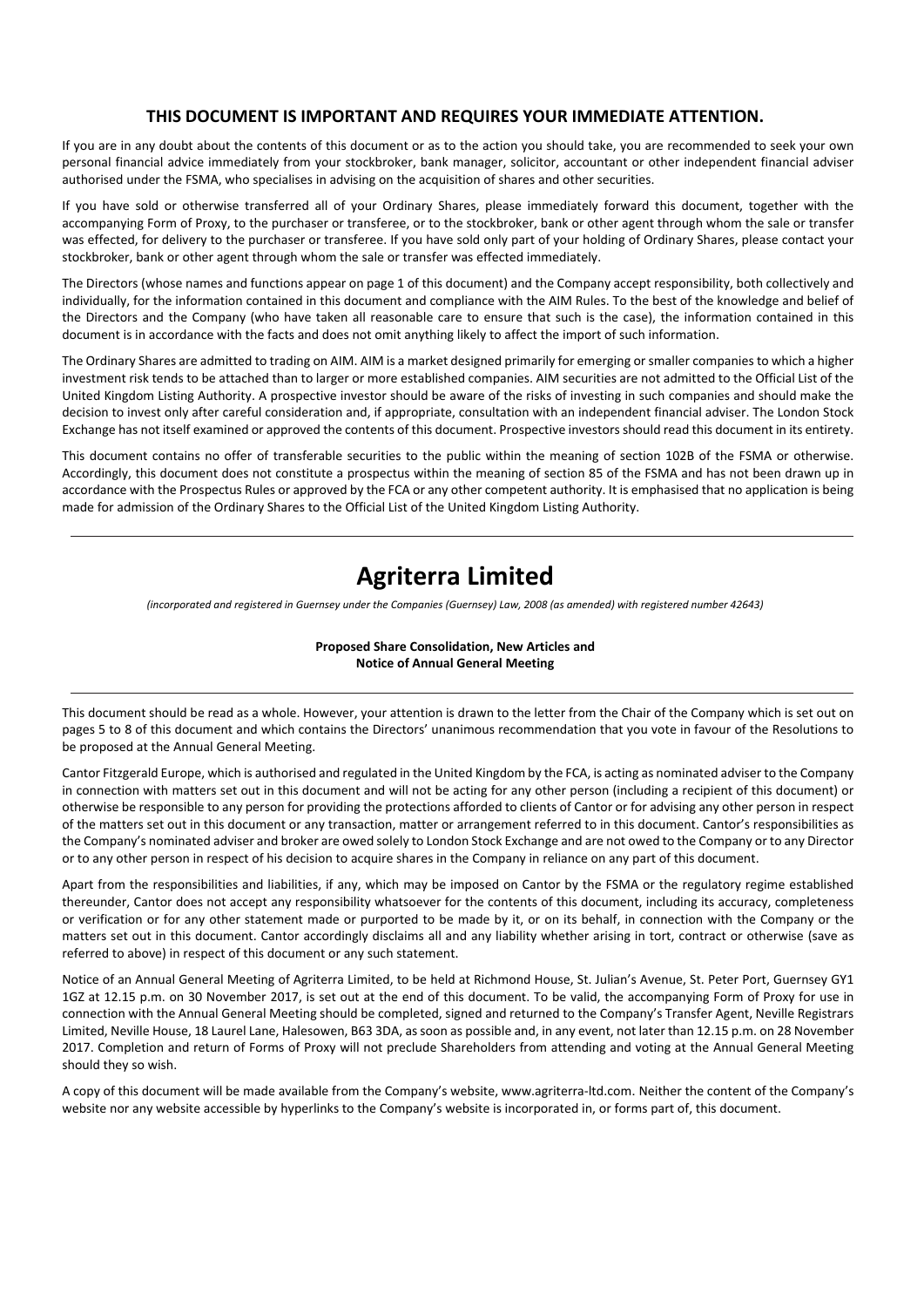## **IMPORTANT NOTICE**

#### **Cautionary note regarding forward-looking statements**

This document includes statements that are, or may be deemed to be, "forward-looking statements". These forward-looking statements can be identified by the use of forward-looking terminology, including the terms "believes", "estimates", "plans", "projects", "anticipates", "expects", "intends", "may", "will", or "should" or, in each case, their negative or other variations or comparable terminology. These forwardlooking statements include matters that are not historical facts. They appear in a number of places throughout this document and include statements regarding the Directors' current intentions, beliefs or expectations concerning, among other things, the Group's results of operations, financial condition, liquidity, prospects, growth, strategies and the Group's markets.

By their nature, forward-looking statements involve risk and uncertainty because they relate to future events and circumstances. Actual results and developments could differ materially from those expressed or implied by the forward-looking statements.

Forward-looking statements may and often do differ materially from actual results. Any forward-looking statements in this document are based on certain factors and assumptions, including the Directors' current view with respect to future events and are subject to risks relating to future events and other risks, uncertainties and assumptions relating to the Group's operations, results of operations, growth strategy and liquidity. Whilst the Directors consider these assumptions to be reasonable based upon information currently available, they may prove to be incorrect. Save as required by law or by the AIM Rules, the Company undertakes no obligation to publicly release the results of any revisions to any forward-looking statements in this document that may occur due to any change in the Directors' expectations or to reflect events or circumstances after the date of this document.

#### **Notice to overseas persons**

The distribution of this document and/or the Form of Proxy in certain jurisdictions may be restricted by law and therefore persons into whose possession these documents are received should inform themselves about and observe any such restrictions. Any failure to comply with these restrictions may constitute a violation of the securities laws of any such jurisdiction.

#### **References to defined terms**

Certain terms used in this document are defined and certain technical and other terms used in this document are explained at the section of this document under the heading "Definitions".

All times referred to in this document are, unless otherwise stated, references to London time.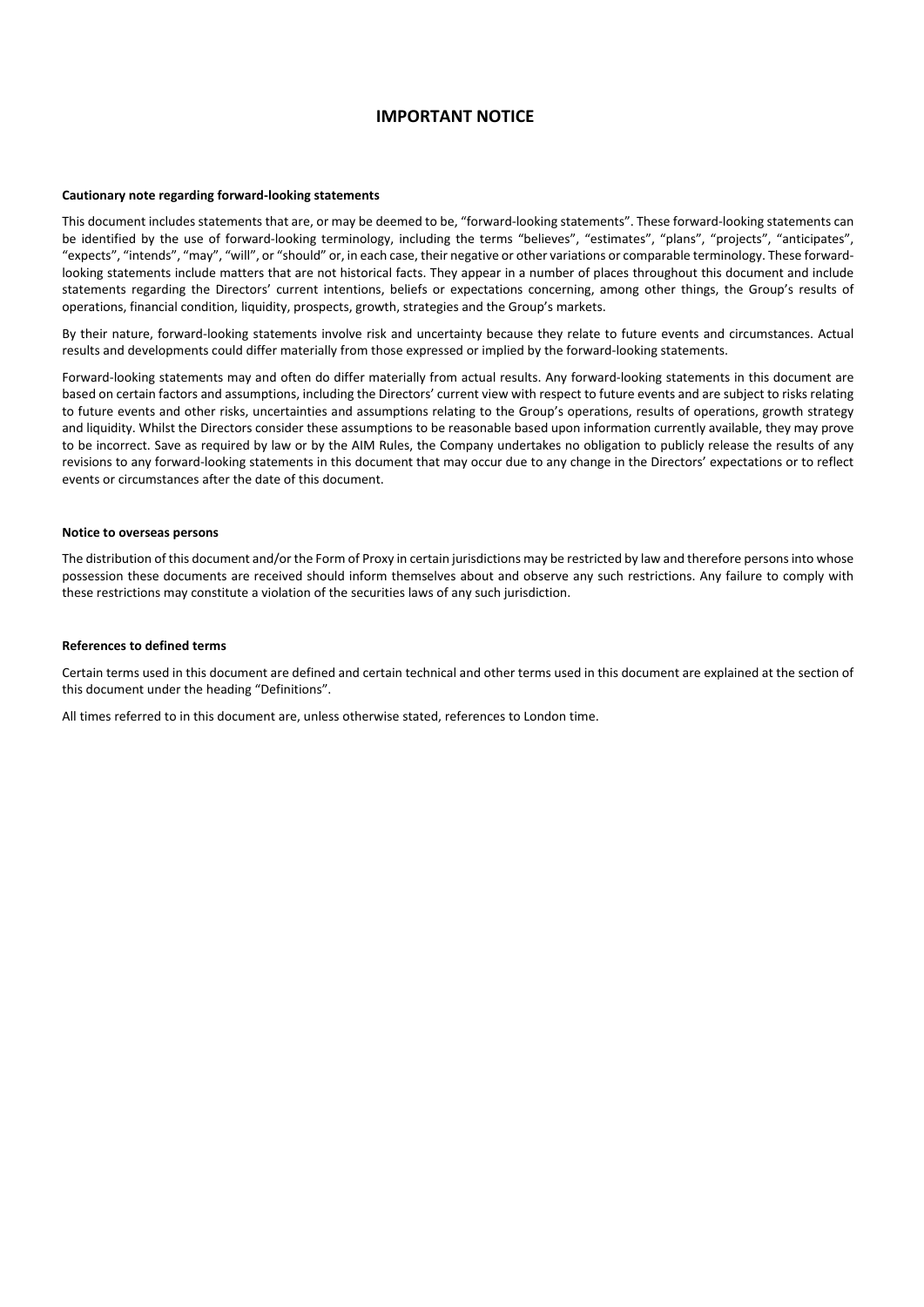# **CONTENTS**

|                                                                 | Page |
|-----------------------------------------------------------------|------|
| Directors and Advisers                                          | 1    |
| Expected Timetable of Principal Events & Transaction Statistics | 2    |
| Definitions                                                     | 3    |
| Letter from the Chair of Agriterra Limited                      | 5    |
| Notice of Annual General Meeting                                | 9    |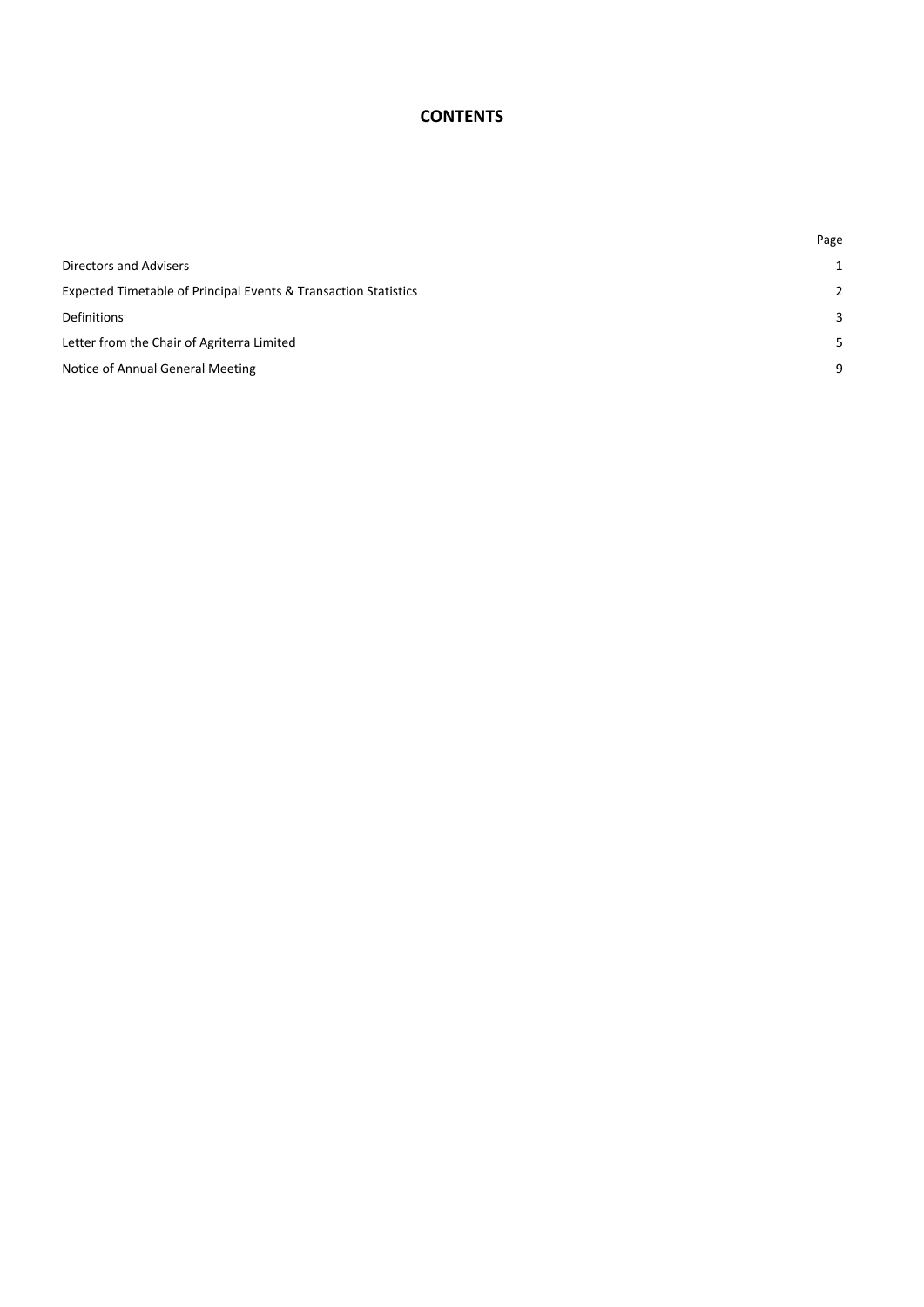# **DIRECTORS AND ADVISERS**

| <b>Directors</b>                       | Caroline Havers, Non-Executive Chair<br>Daniel Cassiano-Silva, Finance Director<br>Brendan Scott, Chief Operating Officer, Mozambique<br>Hamish Rudland, Non-Executive Director<br>Gary Smith, Non-Executive Director |
|----------------------------------------|-----------------------------------------------------------------------------------------------------------------------------------------------------------------------------------------------------------------------|
|                                        | all of:                                                                                                                                                                                                               |
|                                        | <b>Richmond House</b><br>St. Julian's Avenue<br>St. Peter Port<br>Guernsey, GY1 1GZ                                                                                                                                   |
| <b>Nominated Adviser</b><br>and Broker | Cantor Fitzgerald Europe<br>One Churchill Place<br>London, E14 5RB                                                                                                                                                    |
| <b>Transfer Agent</b>                  | Neville Registrars Limited<br>Neville House<br>18 Laurel Lane<br>Halesowen, B63 3DA                                                                                                                                   |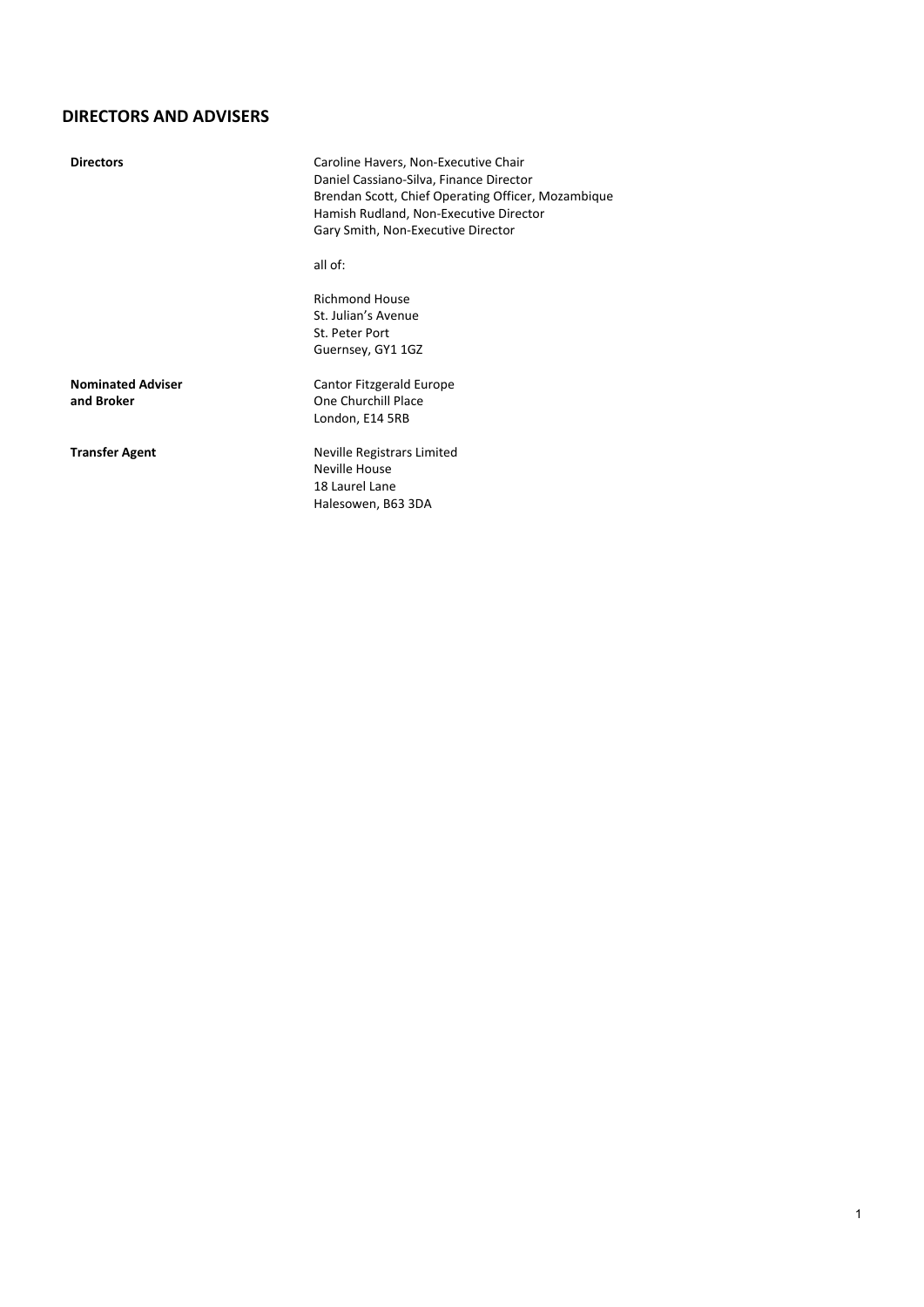# **EXPECTED TIMETABLE OF PRINCIPAL EVENTS**

| Publication of this document                                            | 6 November 2017                |
|-------------------------------------------------------------------------|--------------------------------|
| Latest time and date for receipt of Form of Proxy                       | 12.15 p.m. on 28 November 2017 |
| <b>Annual General Meeting</b>                                           | 12.15 p.m. on 30 November 2017 |
| Share Consolidation Record Date                                         | 6.00 p.m. on 30 November 2017  |
| Existing Ordinary Shares disabled in CREST and Register closed          | 6.00 p.m. on 30 November 2017  |
| Admission effective and dealings commence on AIM in New Ordinary Shares | 8.00 a.m. on 1 December 2017   |
| <b>CREST accounts credited with New Ordinary Shares</b>                 | 8.00 a.m. on 1 December 2017   |
| New share certificates despatched on or before                          | 15 December 2017               |

#### Notes:

(1) Each of the times and dates set out above are based on current expectations and are subject to change. If any of the above times and/or dates are changed, the revised times and/or dates will be notified to Shareholders by announcement through a regulatory information service.

(2) References to times in this document are to London time.

(3) All events in the above timetable following the holding of the Annual General Meeting are conditional upon the passing of the resolutions.

# **TRANSACTION STATISTICS**

| <b>Existing Issued Ordinary Share Capital</b>         | 2,124,061,769 |
|-------------------------------------------------------|---------------|
| New Ordinary Shares                                   | 21,240,618    |
| Nominal Ordinary Share value post Share Consolidation | 10 pence      |
| ISIN of New Ordinary Shares                           | GG00BDG13C09  |
| SEDOL of the New Ordinary Shares                      | BDG13C0       |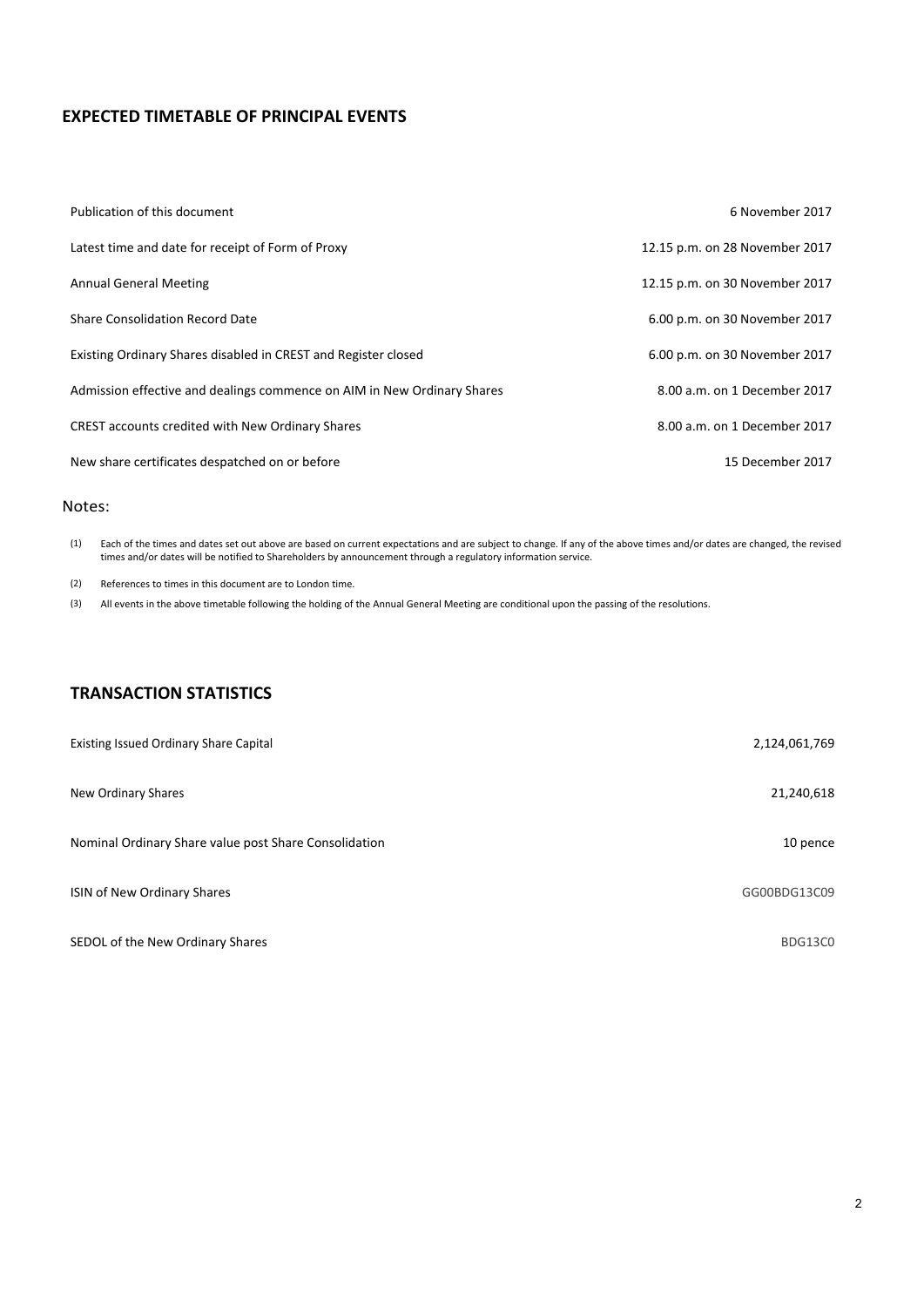## **DEFINITIONS**

The following definitions apply throughout this document unless the context otherwise requires:

| "2008 Law"                            | The Companies (Guernsey) Law 2008 (as amended);                                                                                                                                                                                                   |
|---------------------------------------|---------------------------------------------------------------------------------------------------------------------------------------------------------------------------------------------------------------------------------------------------|
| "AIM"                                 | the AIM market operated by the London Stock Exchange;                                                                                                                                                                                             |
| "AIM Rules"                           | the AIM Rules for Companies and guidance notes published by the London Stock Exchange from time<br>to time;                                                                                                                                       |
| "Annual General Meeting"              | the annual general meeting of the Company to be held at Richmond House, St. Julian's Avenue, St.<br>Peter Port, Guernsey, GY1 1GZ, Channel Islands, at 12.15 p.m. on 30 November 2017, notice of which<br>is set out at the end of this document; |
| "Articles"                            | the articles of incorporation of the Company;                                                                                                                                                                                                     |
| "Business Day"                        | a day on which dealings in domestic securities may take place on the London Stock Exchange;                                                                                                                                                       |
| "Company" or "Agriterra"              | Agriterra Limited, a company incorporated and domiciled in Guernsey, the Channel Islands, with<br>registered number 42643;                                                                                                                        |
| "CREST"                               | the relevant system (as defined in the CREST Regulations) in respect of which Euroclear is the operator<br>(as defined in those regulations);                                                                                                     |
| "CREST Regulations"                   | the Uncertificated Securities Regulations 2001 (S.I. 2001 No. 3755) (as amended);                                                                                                                                                                 |
| "Deferred Shares"                     | the 155,000,000 deferred shares of 0.1 pence each in the capital of the Company as at the date of this<br>document;                                                                                                                               |
| "Directors" or "Board"                | the directors of the Company whose names are set out on page 1 of this document, or any duly<br>authorised committee thereof;                                                                                                                     |
| "Euroclear"                           | Euroclear UK & Ireland Limited, the operator of CREST;                                                                                                                                                                                            |
| "Existing Ordinary Shares"            | the existing ordinary shares of 0.1 pence each in the capital of the Company;                                                                                                                                                                     |
| "Form of Proxy"                       | the form of proxy for use in connection with the Annual General Meeting which accompanies this<br>document;                                                                                                                                       |
| "FCA"                                 | the Financial Conduct Authority (and its predecessor, the Financial Services Authority) in its capacity<br>as the competent authority for the purposes of Part VI of FSMA;                                                                        |
| "FSMA"                                | the Financial Services and Markets Act 2000 (as amended);                                                                                                                                                                                         |
| "Group"                               | the Company and its subsidiary undertakings;                                                                                                                                                                                                      |
| "Issued Ordinary Share Capital"       | the 2,124,061,769 Existing Ordinary Shares in issue as at the date of this document, or the New<br>Ordinary Shares in issue if the Share Consolidation is approved by Shareholders at the Annual General<br>Meeting;                              |
| "London Stock Exchange"               | London Stock Exchange plc;                                                                                                                                                                                                                        |
| "New Articles"                        | the amended Articles which are proposed to be adopted under Resolution 10, a blackline of which is<br>included with this document;                                                                                                                |
| "New Ordinary Shares"                 | the 21,240,618 new ordinary shares of 10 pence each in the capital of the Company resulting from<br>the Share Consolidation;                                                                                                                      |
| "Notice of Annual General<br>Meeting" | the notice convening the Annual General Meeting which is set out at the end of this document;                                                                                                                                                     |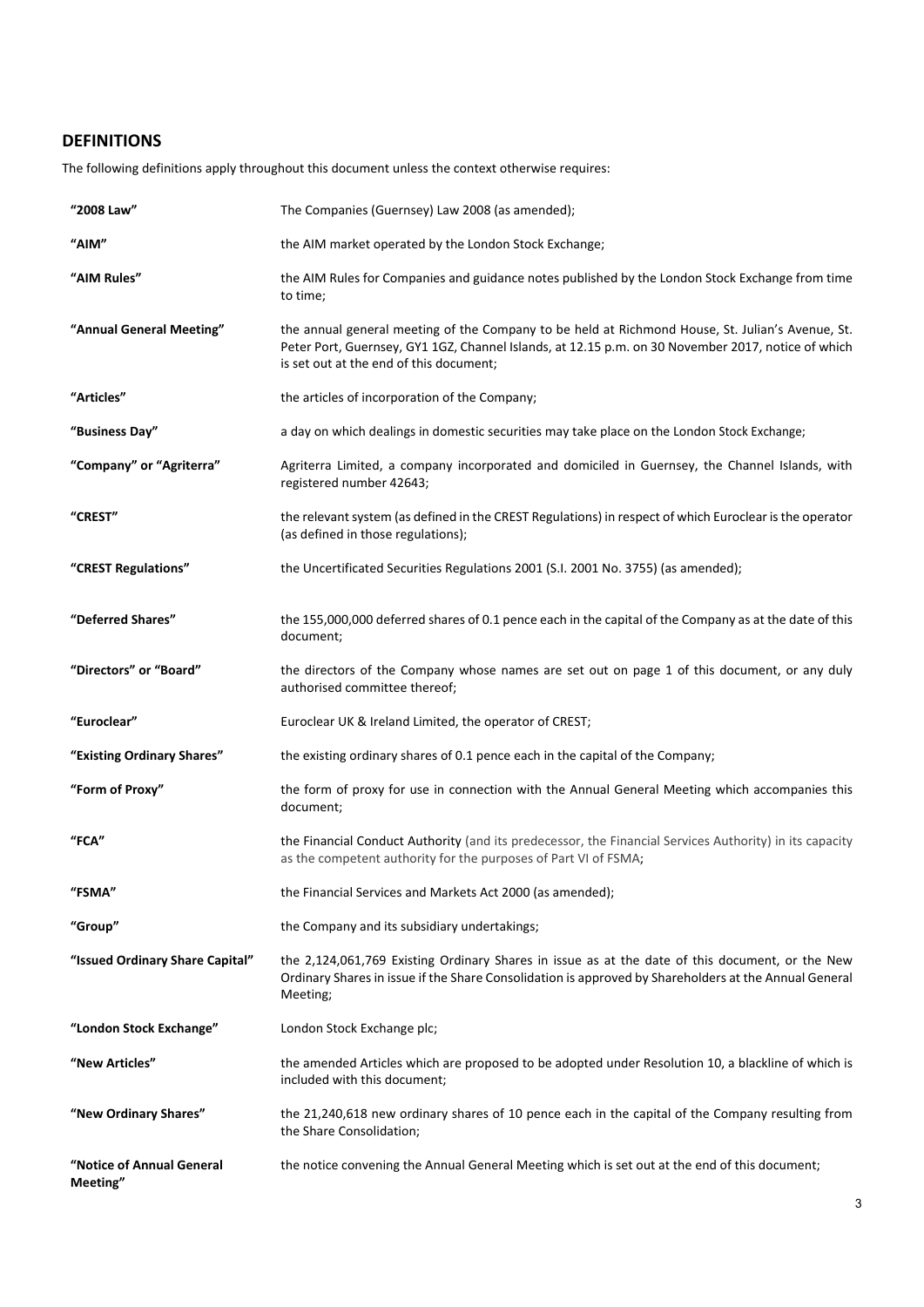| "Ordinary Shares"                    | the Existing Ordinary Shares or, subject to the passing of Resolutions 9 and 10, the New Ordinary<br>Shares;                              |
|--------------------------------------|-------------------------------------------------------------------------------------------------------------------------------------------|
| "Prospectus Rules"                   | the prospectus rules made by the FCA pursuant to section 73A of the FSMA;                                                                 |
| "Register"                           | the register of members of the Company maintained by Neville Registrars Limited;                                                          |
| "Resolutions"                        | the resolutions set out in the Notice of Annual General Meeting;                                                                          |
| "Share Consolidation"                | the proposed consolidation of the Existing Ordinary Share Capital as described in section 2 of the<br>Letter from the Chair of Agriterra; |
| "Share Consolidation Record<br>Date" | close of business at 6.00 p.m. on 30 November 2017;                                                                                       |
| "Shareholders"                       | holders of Ordinary Shares;                                                                                                               |
| "Transfer Agent"                     | Neville Registrars Limited, the address for which is set out on page 1 of this document;                                                  |
| "UК"                                 | the United Kingdom of Great Britain and Northern Ireland;                                                                                 |
| "Voting Record Time"                 | at 12:15 p.m. on 28 November 2017.                                                                                                        |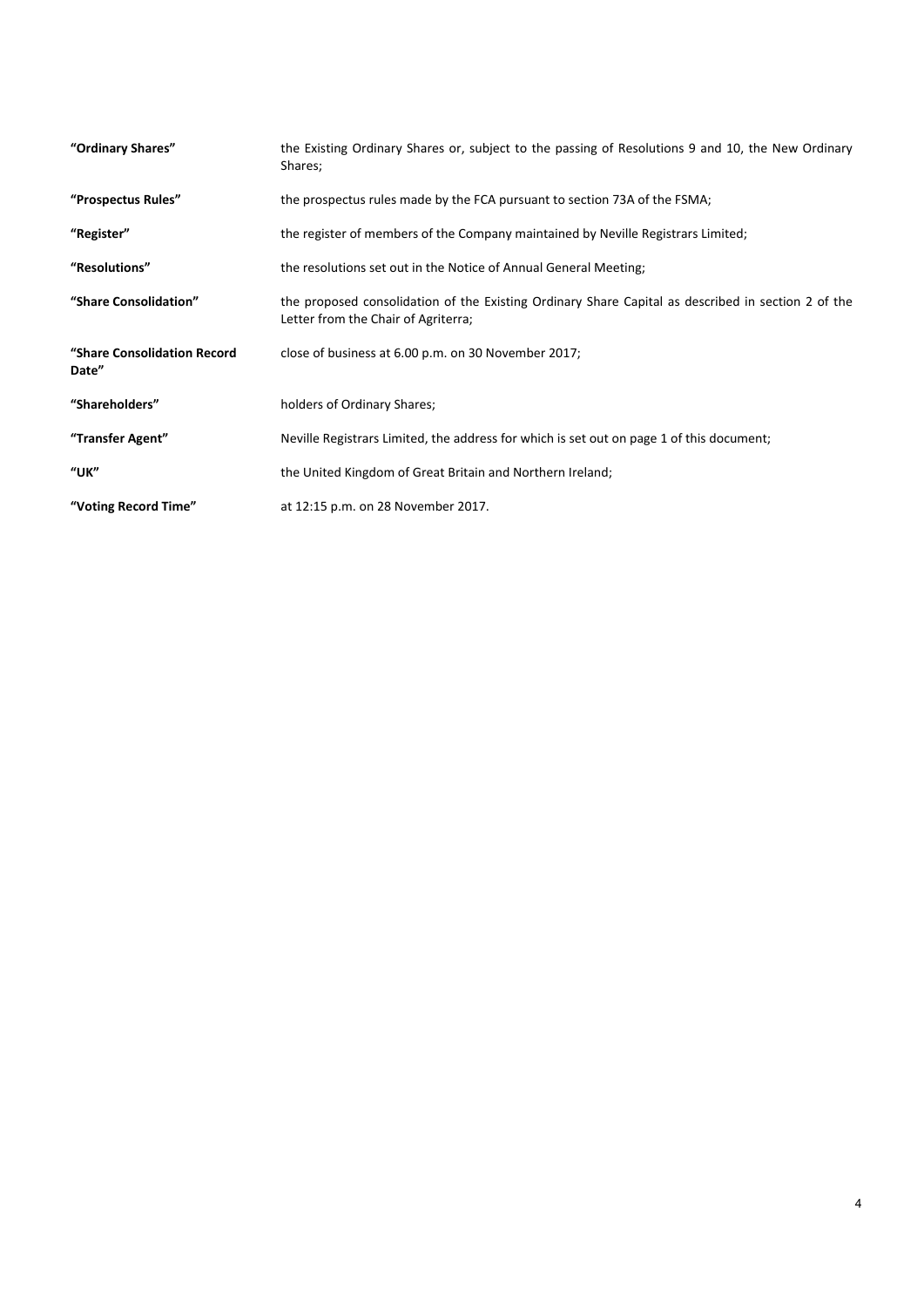**LETTER FROM THE CHAIR OF AGRITERRA LIMITED**

# **Agriterra Limited**

*(incorporated and registered in Guernsey under the Companies (Guernsey) Law, 2008 (as amended) with registered number 42643)* 

*Directors: Registered office:*  Caroline Havers *(Non-Executive Chair)* Daniel Cassiano-Silva *(Finance Director)* Brendan Scott *(Chief Operating Officer, Mozambique)*  Hamish Rudland *(Non-Executive Director)* Gary Smith *(Non-Executive Director)*

Richmond House St. Julian's Avenue St. Peter Port, Guernsey GY1 1GZ

6 November 2017

To holders of Ordinary Shares and, for information only, to holders of options and warrants over Ordinary Shares, the Company's auditors and the holders of the Deferred Shares

Dear Shareholder,

#### **1. INTRODUCTION**

At the end of this document is a notice convening the Annual General Meeting, which will be held at the Company's registered office at Richmond House, St. Julian's Avenue, St. Peter Port, Guernsey, GY1 1GZ at 12.15 p.m. on 30 November 2017. As you will see from the enclosed Notice of Annual General Meeting, there are non-standard resolutions relating to the proposed Share Consolidation and the proposed New Articles.

The purpose of this document is (i) to provide you with information about the background to and the reasons for the Share Consolidation, the proposed New Articles and the other proposals and why the Board considers that it is in the best interests of Shareholders to vote in favour of the Resolutions; (ii) to give notice of the Annual General Meeting; and (iii) to explain the actions Shareholders should now take.

**The contents of this letter are important and I would urge you to read it carefully and to sign and return the enclosed Form of Proxy in accordance with the instructions given thereon and in section 6 of this letter ("Action to be taken") below as soon as possible.** 

#### **2. BACKGROUND TO AND REASONS FOR THE SHARE CONSOLIDATION**

The Company currently has 2,124,061,769 Ordinary Shares in issue which the Board considers excessive given the Company's current market capitalisation. Accordingly, the Board is proposing that every 100 Existing Ordinary Shares are consolidated into one New Ordinary Share. The Board believes this Share Consolidation will result in the Company having a more appropriate number of Ordinary Shares in issue, and make investing in the Company's Ordinary Shares more attractive to a broader range of institutional and professional investors and other members of the investing public.

As all existing ordinary shareholdings in the Company are proposed to be consolidated, the proportion of the Issued Ordinary Share Capital of the Company held by each Shareholder immediately before and after the Share Consolidation will, save for fractional entitlements and those holding fewer than 100 Existing Ordinary Shares, remain relatively unchanged.

Unless a shareholding is exactly divisible by 100, Shareholders will be left with a fractional entitlement to the resulting Ordinary Shares assuming the Share Consolidation is approved by Shareholders at the Annual General Meeting. Any fractions arising as a result of the consolidation will be aggregated and sold in the market on Shareholders' behalf and, the Directors have so determined that where the amount of the proceeds owed in respect of any single shareholding is £3.00 or more, the net proceeds of the sale (after costs) will be returned to Shareholders in proportion to their fractional entitlement. Proceeds of less than £3.00 will be retained by the Company and given to charity.

#### **Issue of additional shares**

The Company has 2,124,061,769 Existing Ordinary Shares in issue.

To effect the proposed Share Consolidation, it will be necessary to issue a further 31 Existing Ordinary Shares to increase the number of Existing Ordinary Shares to 2,124,061,800 Existing Ordinary Shares, which is exactly divisible by 100. Since these additional Ordinary Shares would only represent a fraction of an Ordinary Share, this fraction would be sold pursuant to the arrangements for fractional entitlements described above.

Accordingly, Shareholders currently holding fewer than 100 Existing Ordinary Shares who wish to remain a Shareholder of the Company following the Share Consolidation would need to increase their shareholding to at least 100 Existing Ordinary Shares prior to the Share Consolidation and the Share Consolidation Record Date. Shareholders in this position are encouraged to obtain independent financial advice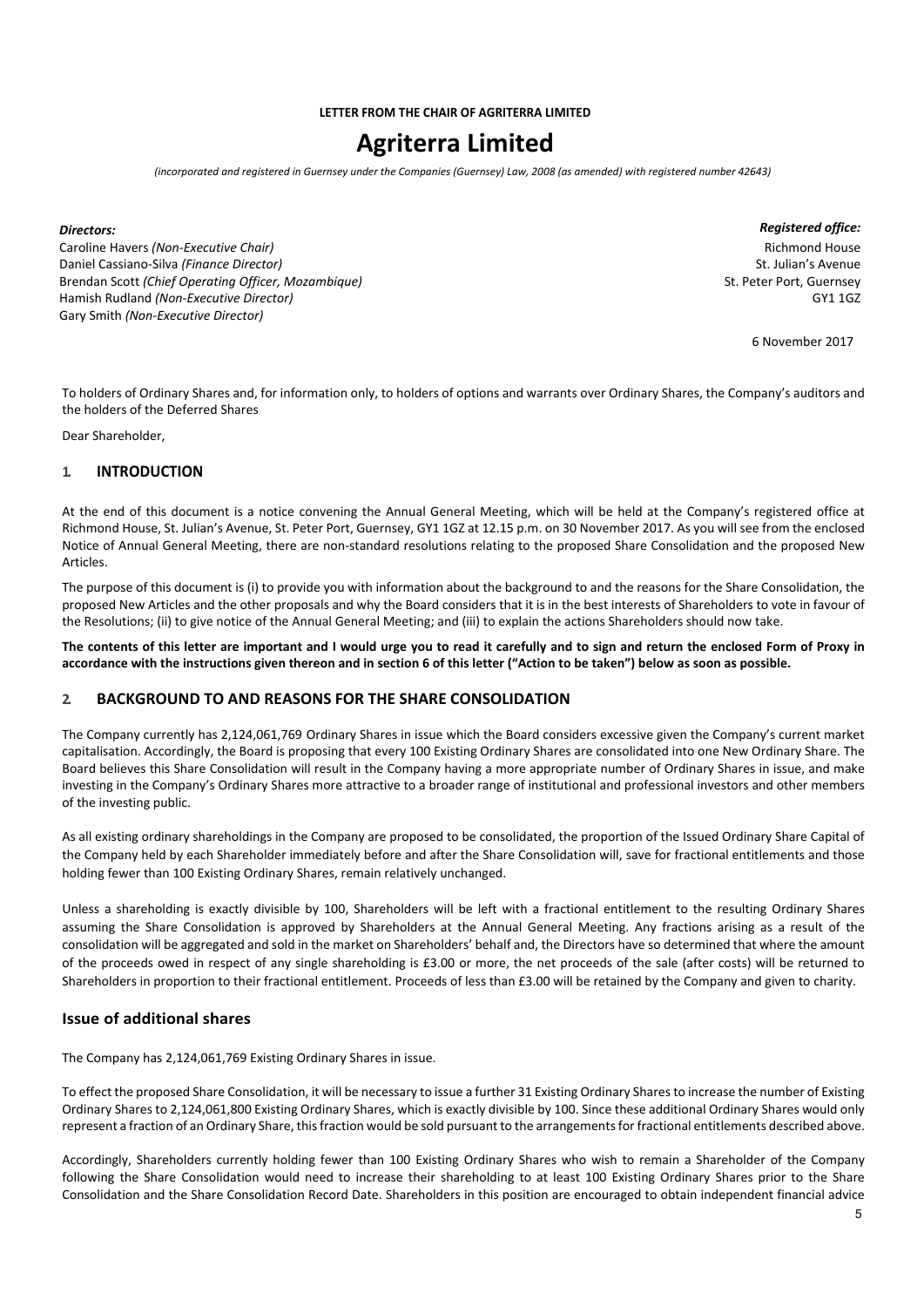before taking any action.

Provided that the proposed Share Consolidation is approved by Shareholders at the Annual General Meeting, the Company will, prior to the exercise of outstanding options and warrants, have 21,240,618 New Ordinary Shares in issue following the Share Consolidation.

The entitlements to Ordinary Shares from holders of securities or instruments convertible into ordinary shares (such as options and warrants) will be similarly adjusted to reflect the Share Consolidation.

The Company has Deferred Shares which carry no right to any dividend; no right to receive notice, attend, speak or vote at any general meeting of the Company; and on a return of capital on liquidation or otherwise, the holders of the Deferred Shares are entitled to receive the nominal amount paid up after the repayment of £1,000,000 per ordinary share. The Deferred Shares may be converted into Ordinary Shares by resolution of the Board. Accordingly, the Deferred Shares have no substantive economic value and the Share Consolidation will not be applied to the Deferred Shares.

### **CREST and share certificates**

For Shareholders who hold their Ordinary Shares in uncertificated form, it is expected that the New Ordinary Shares will be credited to Shareholders' CREST accounts at 8.00 a.m. on 1 December 2017.

Certificates representing Existing Ordinary Shares will no longer be valid if the Share Consolidation is approved at the Annual General Meeting. For Shareholders who hold their Ordinary Shares in certificated form, new share certificates in respect of the New Ordinary Shares are expected to be posted by the Company's Transfer Agent to certificated Shareholders in their new form by 15 December 2017. The new share certificates will be sent by first class post at the risk of the Shareholder.

The New Ordinary Shares will continue to trade under the existing TIDM (AGTA) but will have a new ISIN which will be GG00BDG13C09.

### **3. BACKGROUND TO AND REASONS FOR THE NEW ARTICLES**

Under the Company's existing Articles and the 2008 Law, the Company is not always able to establish who the beneficial owners of its shares are. The Company's existing Articles also do not allow the Directors to deal with fractional entitlements to Ordinary Shares arising from a share consolidation in a practical manner for a quoted company. Accordingly, the Board proposes to amend the Articles which, subject to Shareholder approval at the Annual General Meeting will:

- ¾ ensure that the Company can comply with market practices/standards as contemplated by the FCA's Disclosure and Transparency Rules (being UK rules and which apply to companies whose shares are listed on the AIM Market of the London Stock Exchange). The proposed New Articles, once adopted, will enable the Company to make enquiries regarding beneficial ownership of Ordinary Shares held by nominees, which will enable more effective engagement with Shareholders; and
- $\triangleright$  to give the Directors the authority, in the event of a consolidation or subdivision of any class of shares in the Company to round up or round down to the nearest whole share any fractional entitlements to shares held by each Shareholder as a result of such consolidation or subdivision.

Shareholders should review the proposed New Articles for the purposes of ascertaining the full extent of the proposed changes (a blackline of the existing Articles is provided to Shareholders with this letter so that Shareholders can see the proposed amendments in context). Shareholders should also note that the Share Consolidation (Resolution 9) is conditional upon the proposed New Articles (Resolution 10) being approved by Shareholders.

#### **4. SHARE OPTIONS AND WARRANTS**

The Company has two unapproved share option schemes which were established to provide equity incentives to the Directors of, employees of and consultants to the Group. In addition to share options issued under the unapproved share option schemes, the Group has issued warrants to provide suitable incentives to the Group's employees, consultants and agents, and in particular those based, or those spending considerable time, on site at the Group's operations. Options and warrants over Existing Ordinary Shares which are currently in issue will also be consolidated on a 1 for 100 basis and the exercise price adjusted accordingly.

#### **5. THE ANNUAL GENERAL MEETING**

A notice convening the Annual General Meeting of the Company, to be held at the Company's registered office at Richmond House, St. Julian's Avenue, St. Peter Port, Guernsey, GY1 1GZ at 12.15 p.m. on 30 November 2017 is set out at the end of this document.

The Resolutions to be proposed at the Annual General Meeting (resolutions 1 to 9 as ordinary resolutions and resolution 10 as a special resolution) are as follows: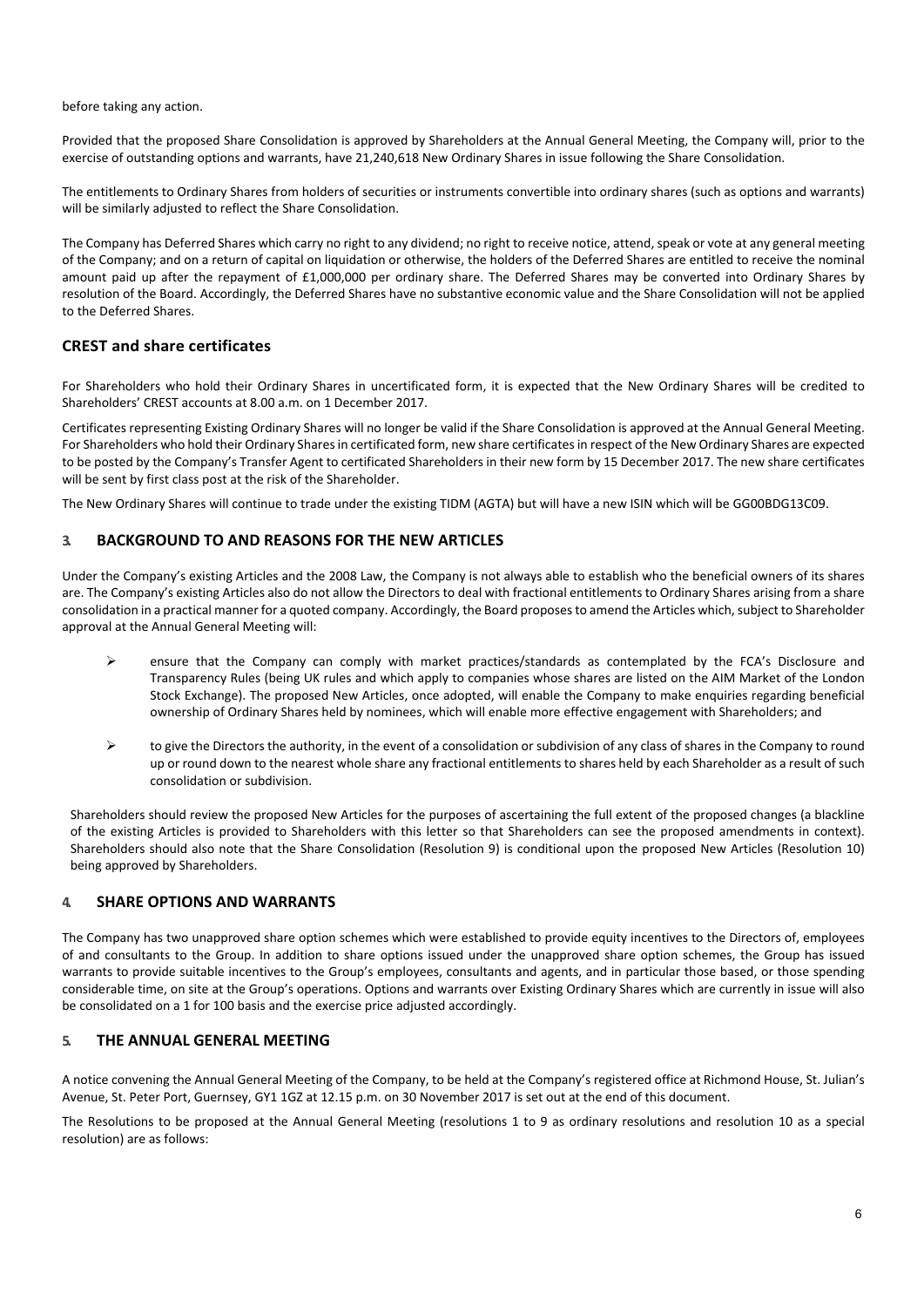#### 1) Resolution 1 – Accounts

The Directors are legally required to present their report and the audited accounts before the members at an Annual General Meeting. The annual report and accounts are available on the Company's website, www.agriterra-ltd.com, a copy of which may be requested by contacting Mr. D Cassiano-Silva at Richmond House, St. Julian's Avenue, St. Peter Port, Guernsey, GY1 1GZ.

2) Resolutions 2, 3, 4, 5 and 6 – Re-appointment of directors

Resolutions 2 and 3 seek to re-appoint Caroline Havers and Daniel Cassiano-Silva as directors of the Company, who retire by rotation in accordance with article 119 of the Articles and, being eligible, offer themselves for re-appointment.

Resolutions 4, 5 and 6 seek to re-appoint Hamish Rudland, Gary Smith and Brendan Scott as directors of the Company, who were appointed directors of the Company in accordance with article 126 of the Articles and, being eligible, offer themselves for re-appointment in accordance with article 122 of the Articles.

3) Resolutions 7 and 8 – Re-appointment of auditor and fixing of auditor's remuneration

The Company is required to appoint auditors at each general meeting at which accounts are laid. The Board is proposing that RSM UK Audit LLP, be re-appointed. RSM UK Audit LLP has expressed its willingness to continue to act as auditor of the Company. Resolution 8 proposes that the Directors be authorised to set the auditor's remuneration.

4) Resolution 9 – Share Consolidation

This resolution seeks approval for the Share Consolidation so that every 100 Existing Ordinary Shares be consolidated into one New Ordinary Share.

The Board considers it desirable to effect the Share Consolidation for the reasons set out in this document. The Share Consolidation is conditional upon the passing of Resolution 10.

5) Resolution 10 – New Articles

This resolution relates to the adoption of the proposed New Articles which, if approved, will (i) enable the Company to make enquiries regarding beneficial ownership of Ordinary Shares held by nominees, which will enable more effective engagement with Shareholders, and (ii) provide the Directors with the authority, in the event of a consolidation or subdivision of any class of shares in the Company to round up or round down to the nearest whole share any fractional entitlements to shares held by each Shareholder as a result of such consolidation or subdivision.

Resolution 9 relating to the Share Consolidation is conditional upon the passing of this Resolution 10.

Resolutions 1 – 9 above require a simple majority of the votes cast. The majority required to pass resolution 10 above is not less than 75 per cent. of the votes cast.

Shareholders should read the Notice of Annual General Meeting at the end of this document for the full text of the Resolutions and for further details about the Annual General Meeting.

The attention of Shareholders is also drawn to the voting intentions of the Directors and their connected parties as set out in the paragraph entitled "Recommendation" below.

Shareholders have the right to attend, speak and vote at the Annual General Meeting (or, if they are not attending the meeting, to appoint someone else as their proxy to vote on their behalf) if they are on the Register at the Voting Record Time (namely 12.15 p.m. on 28 November 2017). Changes to entries in the Register after the Voting Record Time will be disregarded in determining the rights of any person to attend and/or vote at the Annual General Meeting. If the Annual General Meeting is adjourned, only those Shareholders on the Register 48 hours before the time of the adjourned Annual General Meeting (excluding any part of a day that is not a Business Day) will be entitled to attend, speak and vote or to appoint a proxy.

The number of Ordinary Shares a Shareholder holds as at the Voting Record Time will determine how many votes a Shareholder or his proxy will have in the event of a poll.

#### **6. ACTION TO BE TAKEN**

#### **Holders of Ordinary Shares**

Set out at the end of this document, you will find a notice convening the Annual General Meeting.

A Form of Proxy for use at the Annual General Meeting accompanies this document. The Form of Proxy should be completed and signed in accordance with the instructions thereon and returned to the Company's Transfer Agent, Neville Registrars Limited, Neville House, 18 Laurel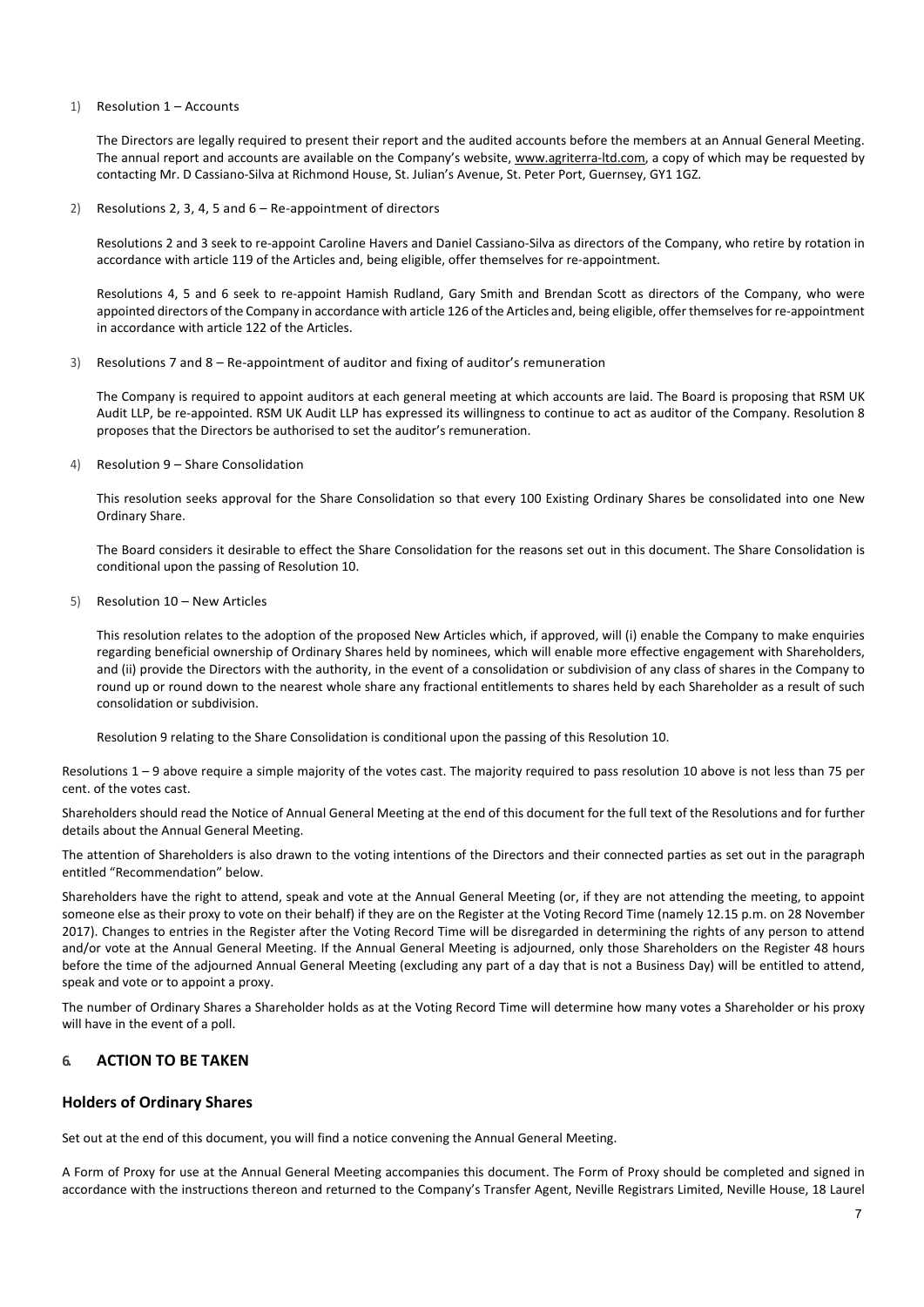Lane, Halesowen, B63 3DA, as soon as possible, but in any event so as to be received by no later than 12.15 p.m. on 28 November 2017. The completion and return of a Form of Proxy will not preclude Shareholders from attending the Annual General Meeting and voting in person should they so wish.

### **Holders of Deferred Shares**

Holders of Deferred Shares are not entitled to vote on any of the resolutions contemplated in this document, hence no further action is required. This document has been sent to you for information purposes only.

#### **7. ADMISSION**

Following the Share Consolidation becoming effective, the New Ordinary Shares will be admitted to trading on AIM. It is expected that admission of the New Ordinary Shares to trading on AIM will take place on 1 December 2017. The ISIN number for the New Ordinary Shares will be GG00BDG13C09.

#### **8. RECOMMENDATION**

The Board considers that the passing of the resolutions to be proposed at the Annual General Meeting are in the best interests of the Company and its Shareholders as a whole and therefore intend to vote in favour of the resolutions in respect of their own shareholdings amounting in aggregate to approximately 50.01%\* of the Existing Issued Ordinary Share Capital of the Company.

Yours faithfully,

**Caroline Havers Chair** 

\*The interest of Mr Hamish Rudland (a non-executive director of the Company) is held through Magister Investments Limited ('Magister'). Magister is a private limited company incorporated in the Republic of Mauritius, wholly owned by Mauritius International Trust Company Limited, as trustee of the Casa Trust (a Mauritius registered trust). Mr. Hamish Rudland is the settlor of the Casa Trust and the beneficiaries of the Casa Trust are Mr. Rudland, his wife, Mrs. Bridgette Rudland and their three children (all of whom are under 18 years old).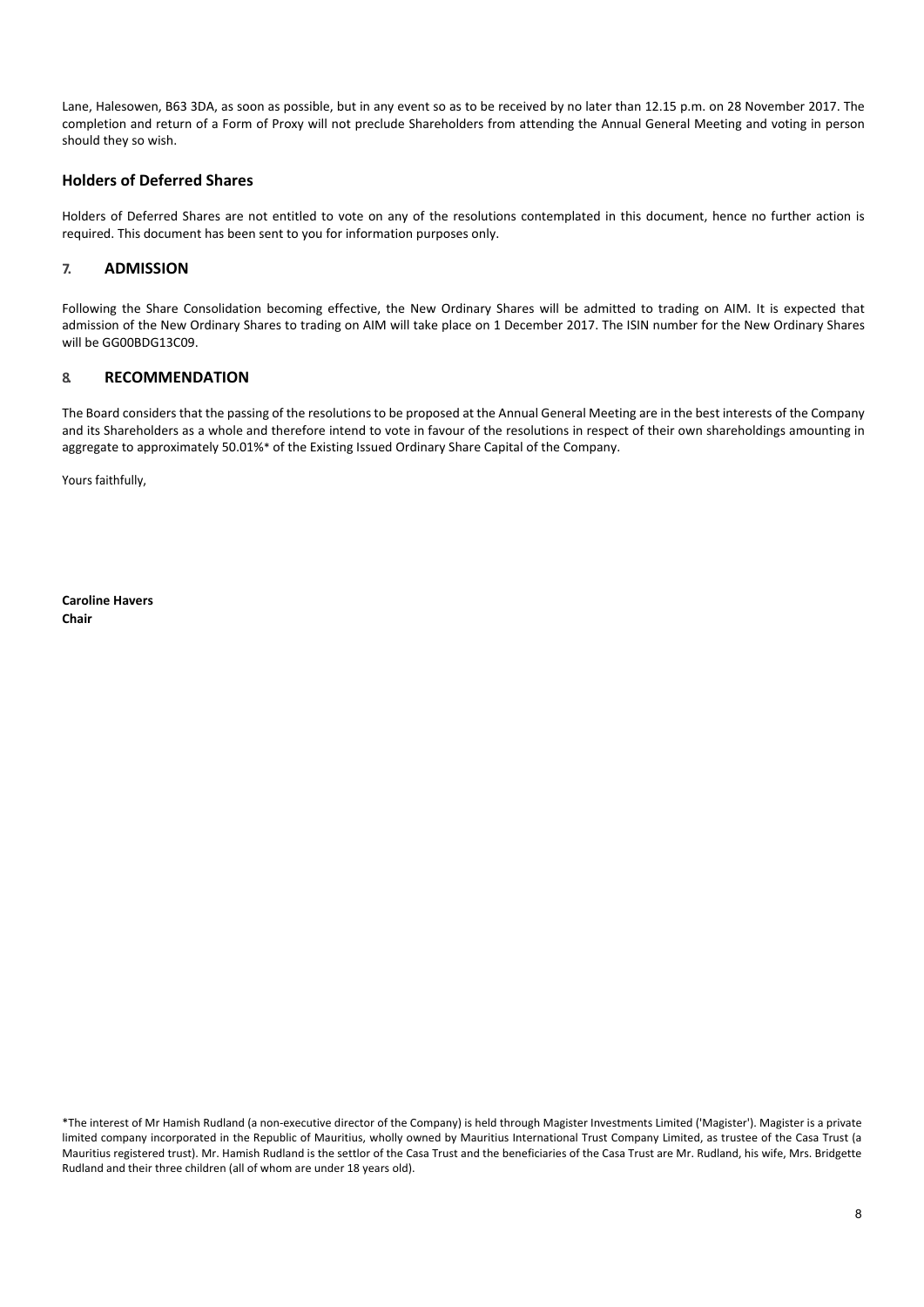# **AGRITERRA LIMITED**

*(the "Company", incorporated and registered in Guernsey under the Companies (Guernsey) Law, 2008 (as amended) (the "Law") with registered number 42643)* 

# **NOTICE OF ANNUAL GENERAL MEETING**

**NOTICE IS HEREBY GIVEN THAT** the Annual General Meeting of the Company (the "**AGM**") will be held at 12.15 pm on 30 November 2017 at Richmond House, St. Julian's Avenue, St. Peter Port, Guernsey GY1 1GZ for the purpose of considering and, if thought fit, passing the following resolutions, resolutions 1 to 9 to be proposed as ordinary resolutions and resolution 10 to be proposed as a special resolution:

#### **ORDINARY RESOLUTIONS**

- 1. To receive and consider the financial statements of the Company for the 10 months ended 31 March 2017 in accordance with article 175 of the articles of incorporation of the Company (the "**Articles**") and section 252 of the Law, together with the reports thereon of the auditors and the directors of the Company.
- 2. To re-elect Mr Daniel Cassiano-Silva who retires as a director of the Company in accordance with article 119 of the Articles and, being eligible, offers himself for re-election as a director of the Company.
- 3. To re-elect Ms Caroline Havers who retires as a director of the Company in accordance with article 119 of the Articles and, being eligible, offers herself for re-election as a director of the Company.
- 4. To re-elect Mr Hamish Rudland who was appointed as a director of the Company in accordance with article 126 of the Articles and, being eligible, offers himself for re-election as a director of the Company in accordance with article 122 of the Articles.
- 5. To re-elect Mr Gary Smith who was appointed as a director of the Company in accordance with article 126 of the Articles and, being eligible, offers himself for re-election as a director of the Company in accordance with article 122 of the Articles.
- 6. To re-elect Mr Brendan Scott who was appointed as a director of the Company in accordance with article 126 of the Articles and, being eligible, offers himself for re-election as a director of the Company in accordance with article 122 of the Articles.
- 7. To re-appoint RSM UK Audit LLP, Chartered Accountants, of 25 Farringdon Street, London EC4A 4AB as auditors of the Company from the end of this AGM until the end of the next AGM of the Company in accordance with section 257(4) of the Law.
- 8. To authorise the directors to fix the remuneration of the auditors in accordance with section 259(a)(ii) of the Law.
- 9. Conditional on the passing of resolution 10, to consolidate all the ordinary shares in the issued share capital of the Company (each of which have a par value of £0.001) at a ratio of 100 to 1 with each ordinary share in issue immediately following the consolidation having a par value of £0.1 each and that any fraction of an ordinary share held by a Shareholder immediately following the consolidation shall be rounded down to the nearest whole ordinary share.

#### **SPECIAL RESOLUTION**

10. To adopt revised articles of incorporation, in the form which accompanies this notice of AGM (together with a blackline version which shows the changes proposed to the existing Articles).

By order of the board of directors of the Company

**Caroline Havers Chair**

6 November 2017

Registered Office Richmond House St. Julian's Avenue St Peter Port Guernsey GY1 1GZ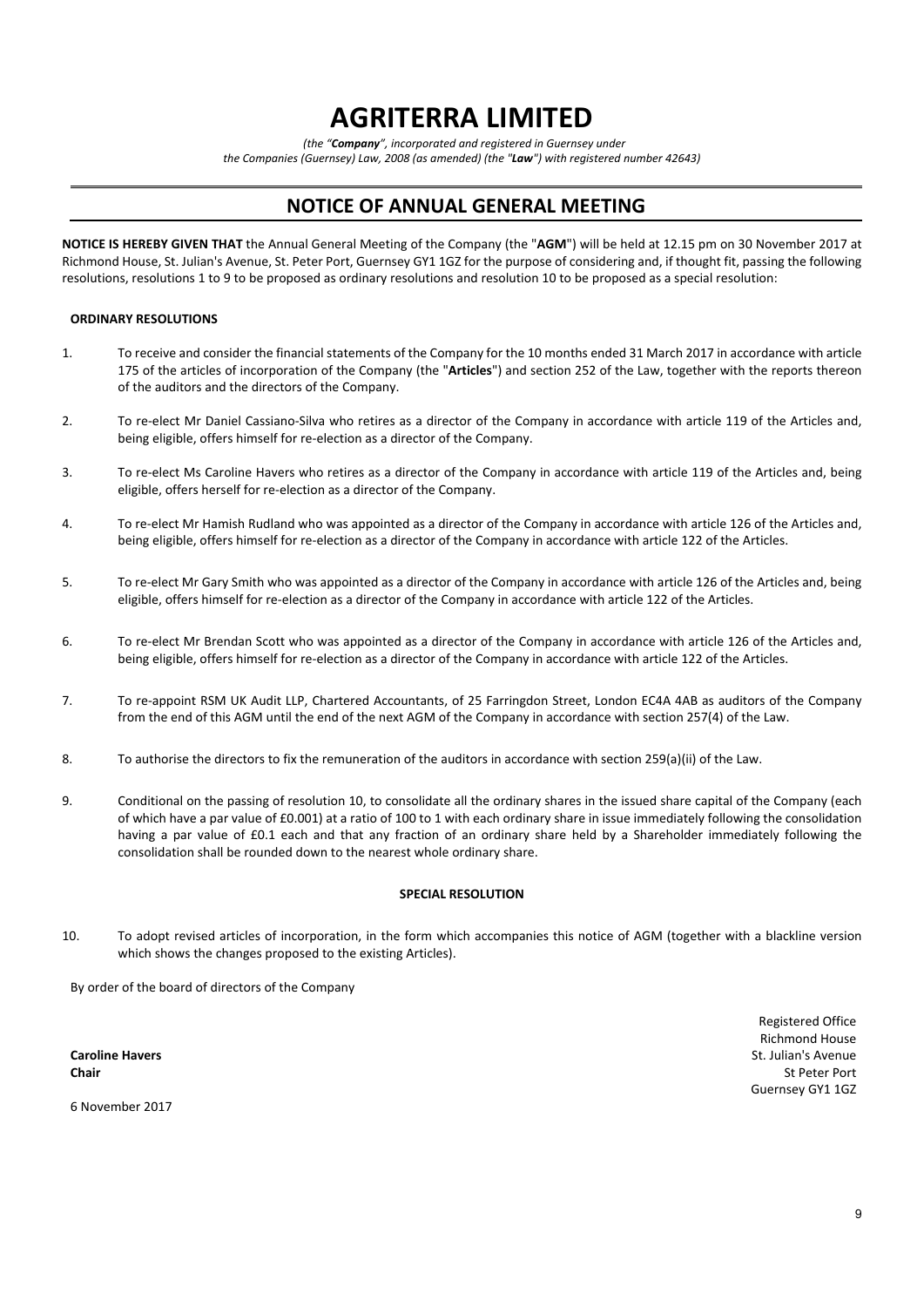#### **Notes to the Notice of AGM**

- 1. A member may appoint one or more proxies to exercise all or any of its rights to attend, speak and, on a poll, to vote instead of him/her. A proxy need not be a member. The completion and return of a Form of Proxy will not prevent a member from attending the General Meeting and voting in person should he/she so wish.
- 2. A member may appoint more than one proxy but only one proxy may attend as such and vote instead of such member at the General Meeting.
- 3. Forms of Proxy if used (together with any power of attorney or other authority, if any, under which they are signed or notarially certified or in some other way approved by the Board) must be deposited at the offices of Neville Registrars Limited, Neville House, 18 Laurel Lane, Halesowen, B63 3DA not less than 48 hours (excluding any part of a day that is not a Business Day) before the time of the General Meeting and in default will not be treated as valid.
- 4. CREST members who wish to appoint a proxy or proxies by using the CREST electronic appointment service may do so by using the procedures described in the CREST Manual. To be valid, the appropriate CREST message, regardless of whether it constitutes the appointment of a proxy or an amendment to the instructions given to a previously appointed proxy, must be transmitted so as to be received by the company's transfer agent Neville Registrars Limited (CREST ID: 7RA11) not less than 48 hours (excluding any part of a day that is not a Business Day) before the time of the General Meeting.
- 5. In the case of joint holders, the vote of the senior who tenders a vote shall be accepted to the exclusion of the votes of the other joint holders. Seniority shall be determined by the order in which the names of the holders stand in the Register of Members in respect of the joint holding